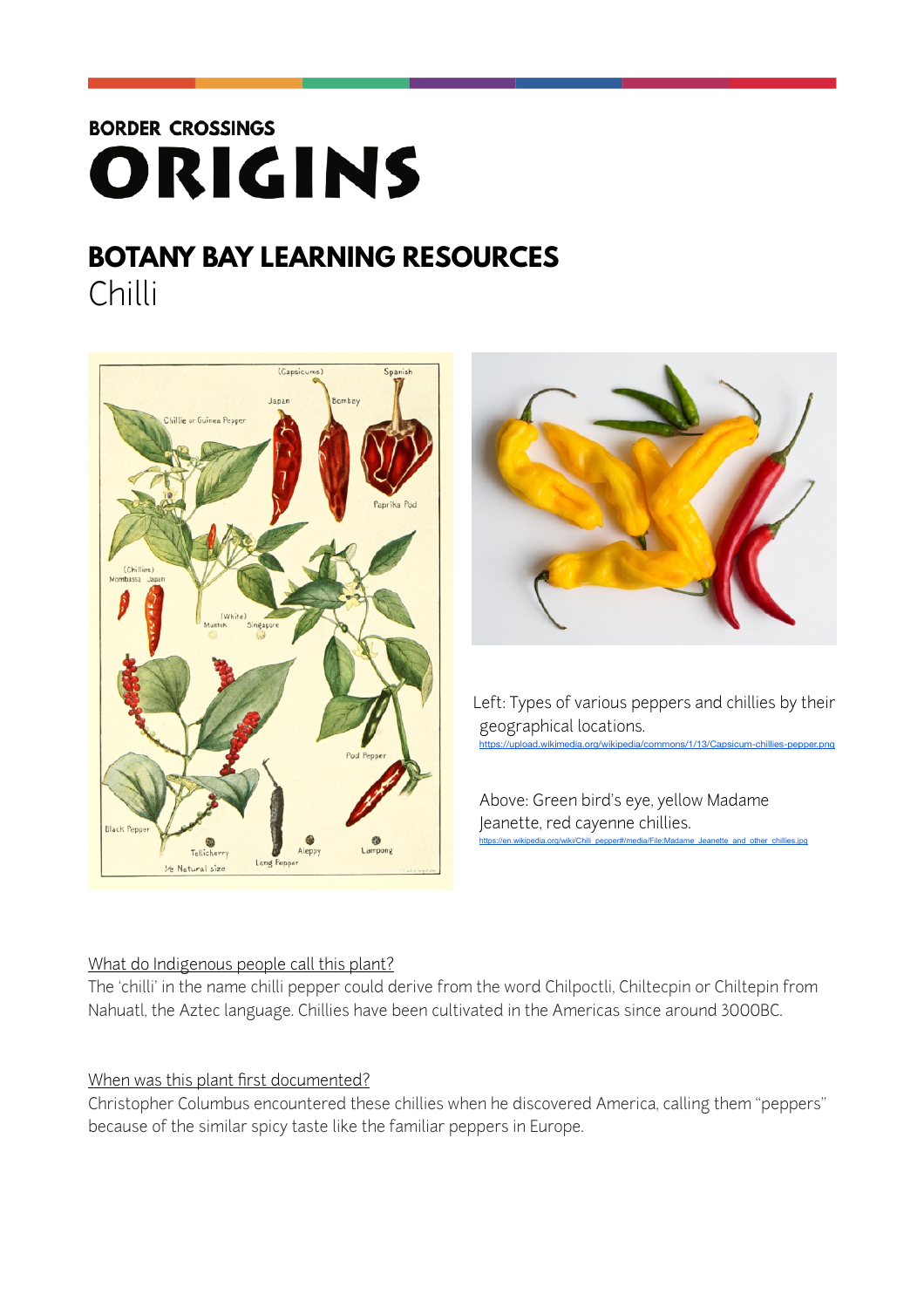## How many varieties of this plant are known?

There are about 4,000 varieties of chilli in the world. These can be divided into five Capsicum species (Capsicum annuum, Capsicum baccatum, Capsicum chinense, Capsicum frutescens and Capsicum pubescens) and a further 28 rare wild subspecies.

## Where and how was the plant originally grown and used?

It is thought that chilli peppers originated in north-east and central-east Mexico. Chilli peppers have been eaten for around 9,000 years. There is evidence they were harvested in the Tehuacán plain and later cultivated in east-central Mexico around 6,000 years ago according to archaeological findings in caves in Tehuacán Valley and Ocampo caves in Tamaulipas. Traces of capsicum were found alongside those of maize and squash in these caves. There are still around 30 wild varieties found only in South America.

## How do Indigenous people relate to this plant?

Chillis were often dried and ground for storage and use in cooking. Some were roasted beforehand to create different flavours.

## When and how did this plant first come to Britain?

Columbus and his crew were the first Europeans to taste chilli peppers. They found them on the island of Hispaniola, the second largest Caribbean island, now known as Haiti and the Dominican Republic. The people on Hispaniola called them 'aji'. The Europeans gave them the name peppers as they reminded them of black pepper which originates from South and Southeast Asia and contains piperine which gives black pepper its hot and spicy flavour.

The seeds were imported to Spain in 1493 and their use spread to Italy and then north throughout Europe. Initially, they were not well received. They were considered too hot and too pungent. However, they were easy to grow in the warm Southern European climate and therefore cheap. Spices from the Far East were expensive and had an allure and mystery to them. Peppers became popular with the poor as they were a way to add flavour to their simple diet.

#### Special properties

As well as flavouring foods and drinks, the Aztecs also used chilli peppers to fumigate houses and to help cure illnesses including upset stomachs, headaches and joint pain.

# Fun facts

Birds are completely unaffected by capsaicin because it targets a specific pain receptor in mammals. The seeds from chilli peppers are unaffected by the birds' digestive system and as birds can travel much further than mammals, this is great for seed dispersion. This symbiotic relationship means a wider seed dispersion and that there is less competition for resources with other chilli plants. Scientists also believe this is how chilli plants spread throughout South America and the Caribbean.